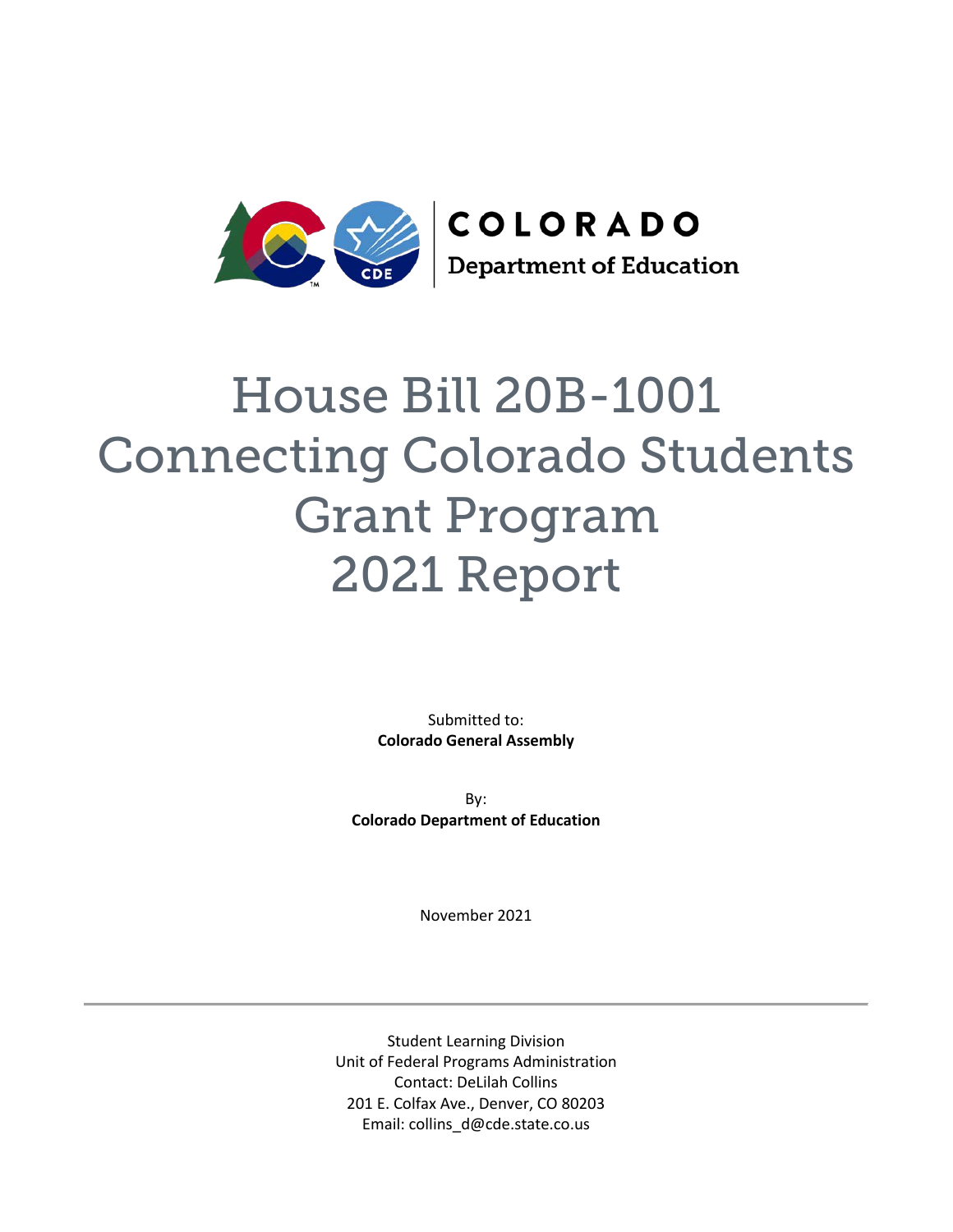

# Table of Contents

| <b>Executive Summary</b>                                   | 3  |
|------------------------------------------------------------|----|
| Introduction                                               | 4  |
| Access to the Internet                                     |    |
| Legislative Summary                                        |    |
| <b>Funding Overview</b>                                    |    |
| <b>Connecting Colorado Students Grant Program</b>          | 5  |
| <b>Application Process</b>                                 |    |
| <b>Eligibility and Review Process</b>                      |    |
| <b>Grant Awards</b>                                        | 6  |
| Grantees                                                   |    |
| Uses of Funding                                            |    |
| <b>Reaching Students and Communities</b>                   | 6  |
| <b>Implementation Efforts</b>                              |    |
| Students, Educators, and Staff Served                      |    |
| Barriers with Implementation                               |    |
| Outcomes                                                   | 9  |
| Innovative Programs                                        |    |
| <b>Beyond Internet Access</b>                              |    |
| <b>Future Recommendations</b>                              |    |
| Conclusion                                                 | 10 |
| Appendix                                                   | 11 |
| Connecting Colorado Students Grant (CCSG) Awards 2021-2022 |    |
| References                                                 | 18 |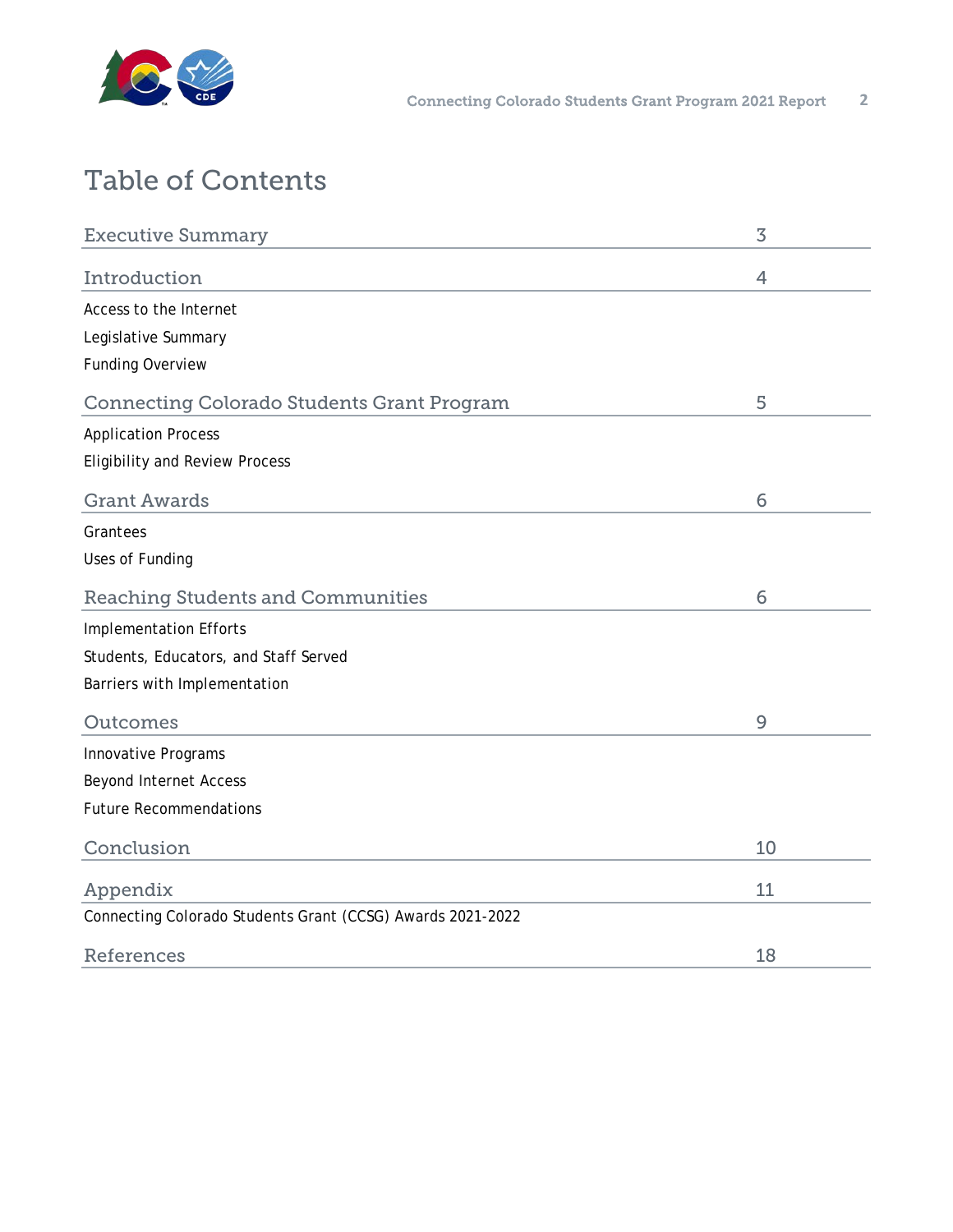<span id="page-2-0"></span>

## Executive Summary

The COVID-19 pandemic has proven to be a time when internet connection is essential for functioning in many parts of everyday life, especially in education. As the pandemic started in the spring of 2020, schools were closed for in-person learning requiring delivery of instruction to be provided remotely. To successfully engage in remote learning, students, educators, and staff must have adequate broadband service that allows online instruction to be effective. Without adequate internet access, students are less likely to be able to participate in learning and are more likely to experience significant learning opportunity loss. Students from low-income backgrounds, students experiencing homelessness, migrant students, students from rural Colorado, and students in foster care are less likely to have access to high-speed broadband services. Consequently, these students are more likely to fall behind compared to their peers who have access to high-speed internet. In response, the General Assembly approved House Bill 20B-1001, which created the Connecting Colorado Students Grant (CCSG) program to provide grants to local education agencies (LEAs) directed at improving and expanding internet access in preschool through 12th grade education. Through a competitive grant process, this program awarded \$20 million to 39 LEAs. Participating LEAs report that the grant program has improved access to the internet for more students and communities. This report highlights the LEAs that received a grant, provides brief descriptions of how grant funds were used, and summarizes outcomes of this grant program.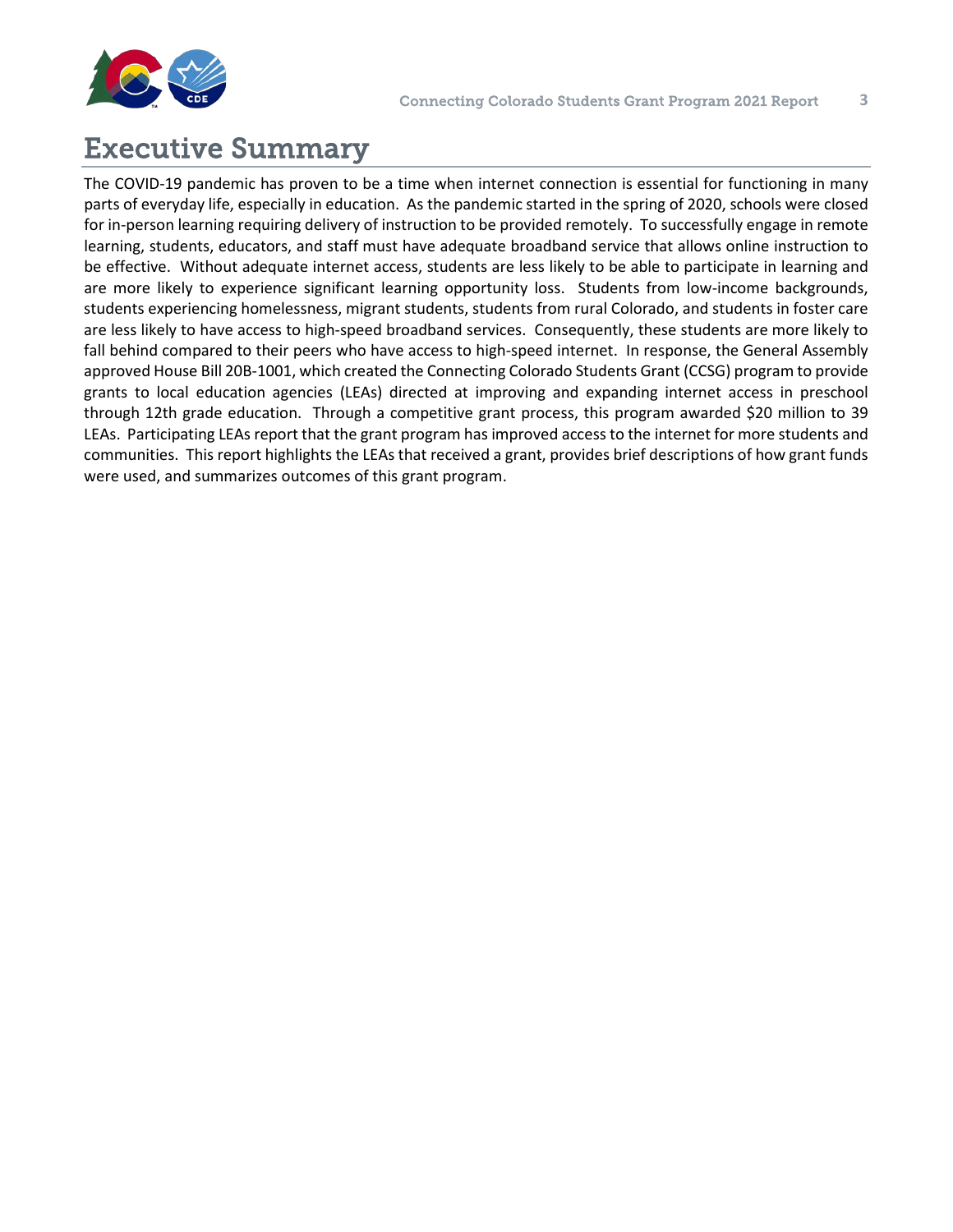<span id="page-3-0"></span>

#### **Access to the Internet**

To prevent the spread of COVID-19, in March 2020, Governor Jared Polis issued Executive Order D 2020 041, which suspended normal in-person instruction at all preschool through 12th grade schools in Colorado for the remainder of the 2019-20 regular school year. Schools had to transition to supporting remote learning overnight. Physical classrooms were replaced by radios, televisions, cell phones, and computers from students' homes. Immediately, schools and districts across the state encountered how the lack of internet and broadband services created a

barrier that prevented students from fully participating in remote learning. Broadband access turned into an essential school supply. A deep "digital divide" between Colorado students who lacked reliable access to the Internet and devices became apparent, forcing schools and districts to scramble for solutions. $1$  To better understand what schools and districts were facing, the Colorado Department of Education (CDE) and the Colorado Education Initiative (CEI) partnered to conduct and analyze two needs inventories to identify gaps that surfaced throughout [2](#page-3-2)020<sup>2</sup>. Following the spring 2020 needs inventory report, CDE and CEI found that approximately 30,841 students

"Without access, students are unable to participate in remote learning. They are also more likely to disengage and fall behind." Governor Jared Polis

lacked sufficient access to the internet.<sup>[3](#page-3-3)</sup> In addition, 2,629 educators and staff of responding districts lacked access to sufficient internet connectivity.<sup>[4](#page-3-4)</sup> The needs inventory also illustrated that connectivity needs varied by Colorado region and rural status. Roughly three-quarters of rural districts revealed low or very low levels of connectivity struggling with internet and bandwidth speeds.<sup>[5](#page-3-5)</sup> These numbers fluctuated as the year continued as temporary solutions were put into place. However, as educational inequities heightened, schools and districts continued to seek out sustainable solutions that required significantly more investment.

#### **Legislative Summary**

The Colorado General Assembly approved House Bill 20B-1001 (H.B. 20B-1001) to provide grants directed at improving and expanding internet access in preschool through 12th grade education. Specifically, the bill expanded the Connecting Colorado Students Grant (CCSG) program that administers grants to local education agencies (LEAs) to provide broadband service and other technology that resulted in increased internet access for students, educators, and other educational staff. The bill requires CDE to administer the program.

#### **Funding Overview**

Originally funded at \$2 million through the CARES Act Elementary and Secondary School Emergency Relief (ESSER) grant, H.B. 20B-1001 appropriated an additional \$20 million from the state general fund to the grant program. This additional funding availability started February 1, 2021 and runs through January 31, 2022.

<span id="page-3-1"></span><sup>1</sup> Human Rights Watch, 2021.

<span id="page-3-2"></span><sup>2</sup> Colorado Department of Education and Colorado Education Initiative, 2020.

<span id="page-3-3"></span> $3$  Ibid.

<span id="page-3-4"></span> $<sup>4</sup>$  Ibid.</sup>

<span id="page-3-5"></span><sup>5</sup> Institute of Education Sciences, 2020.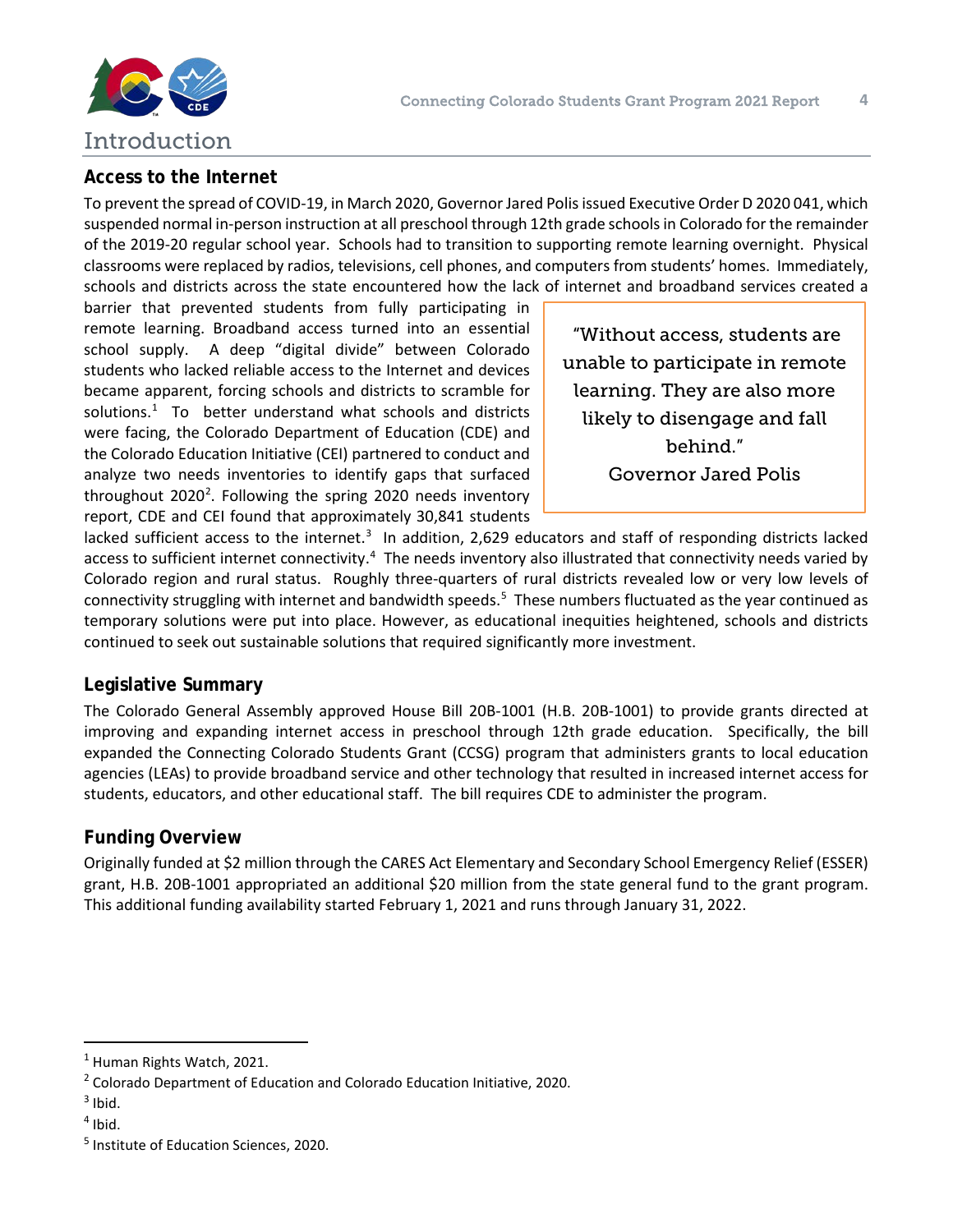<span id="page-4-0"></span>

## Connecting Colorado Students Grant (CCSG) Program

#### **Application Process**

All interested and eligible LEAs were required to apply for funding through a competitive online application process located on th[e CDE website](https://www.cde.state.co.us/caresact/ccsgapplication) by January 8, 2021. The application consisted of an electronic budget and a narrative with a proposed project. To ensure that CDE awarded the full \$20 million appropriated, there was an initial round of applications that were reviewed and awarded, followed by a second application round. Subsequent passage of Colorado House Bill 21-1289 gave CDE the statutory authority to reopen the application to expend the remaining funds.

#### **Eligibility and Review Process**

Funds were made available to LEAs who could apply on behalf of individual schools or in partnership with a broadband service provider. Eligible applicants included:

- School districts (on behalf of all schools or individual schools)
- BOCES
- The Charter School Institute (CSI)
- Charter schools
- Federally recognized Tribes that operate a public school in Colorado

To ensure funding reached applicants with the highest priority, CDE scored applications based on a point and rank system. CCSG funding was awarded to applicants that scored at a fundable level and met the legislative priority of serving both a high percentage of students eligible for free or reduced-price lunch (FRL) and a high percentage of students with little to no access to broadband. Applicants needed to score at least 63 points out of 90 possible points to be approved for funding. Applications that scored below 63 points were asked to submit revisions that would bring the application up to a fundable level. Table 1 shows how funding distributions were determined.

**TABLE 1: Funding Levels and Distribution** 

| <b>Funding Levels and Distribution</b>                    |                  |  |  |  |  |  |
|-----------------------------------------------------------|------------------|--|--|--|--|--|
| Applicants scoring at or above 63 points and ranked from  | Received 100% of |  |  |  |  |  |
| 1-20 on the priority eligibility list                     | requested amount |  |  |  |  |  |
| Applicants scoring at or above 63 points and ranked from  | Received 70% of  |  |  |  |  |  |
| 21-50 on the priority eligibility list                    | requested amount |  |  |  |  |  |
| Applicants scoring at or above 63 points and ranked above | Received 50% of  |  |  |  |  |  |
| 50 on the priority eligibility list                       | requested amount |  |  |  |  |  |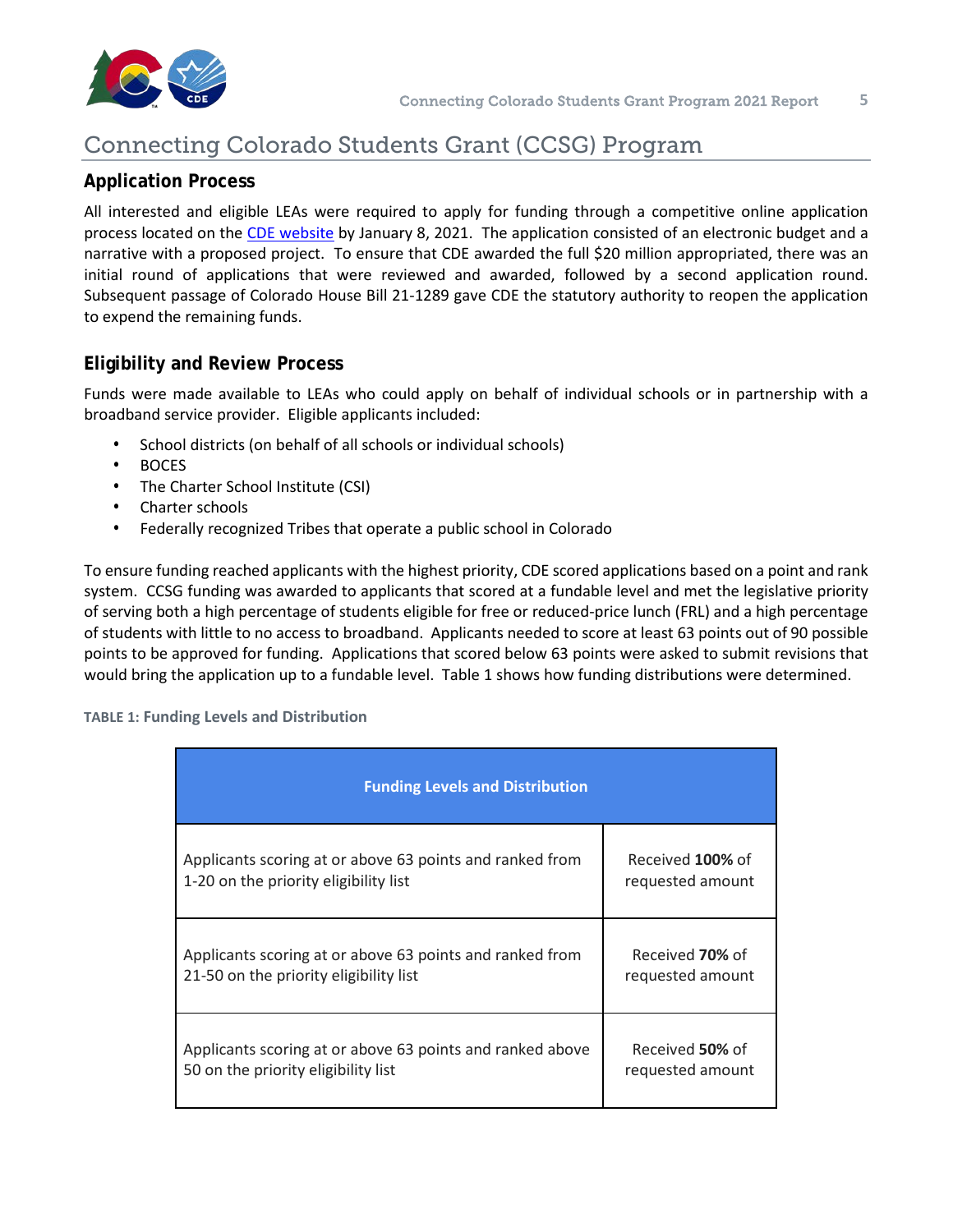<span id="page-5-0"></span>

#### **Grantees**

CDE received 41 applications with a total of \$16,138,192.52 in requested funding. After reviews were complete, CDE awarded \$12,847,479.82 of the \$20 million to 38 LEAs for the first round of applications. CDE had a total of \$7,152,520.18 remaining in funds. The initial legislation had a timeline in which the funds must be distributed which prevented the opportunity to run a second opportunity without an update to the legislation. House Bill 21-1289 extended the grant award period to June 30, 2021, and CDE was able to conduct a second grant application process to address the undistributed funds. In the second opening of the application, CDE received 12 applications with a total of \$23,802,072 in requested funding. Ten LEAs were awarded the remaining funds, nine of which were also awarded funds in the first round. The *Appendix* provides the complete list of grantees and award amounts for each application round. Of the 39 LEAs that received funding, 20 (51.3 percent) are designated as non-rural, while 12 (30.8 percent) are designated as rural, and 7 (17.9 percent) are designated as small-rural.

#### **Uses of Funding**

Although many broadband service providers across the state contributed low and/or no-cost options for LEAs and families to help students, LEAs required greater capacity to extend the services that were put in place. Partnering and working collaboratively with broadband service providers, LEAs developed innovation solutions to address internet access and capacity, particularly in rural communities. Additional resources and funding were necessary to implement and carry out solutions to maximize the number of students with access to the high-speed broadband services needed to participate in online learning.

Grant funds could be used for a variety of expenses and activities designed to meet the purpose of this grant program. The primary purpose of the grant was to meet connectivity needs, such as:

- Subscribing for broadband services to provide internet access for students, educators, and other staff.
- Providing devices to access the internet.
- Purchasing data plans for students, educators, and other staff.
- Increasing the availability of internet access using Wi-Fi, Antennas, mobile hotspots, satellite, connections, or other technologies capable of delivering broadband service.
- Addressing broadband infrastructure needs in communities in which broadband services are significantly limited or not available.

## Reaching Students and Communities

#### **Implementation Efforts**

CDE contacted each grantee to report on their implementation plans and outcomes until the writing of this report. At the time this report was written, CDE had received responses from 23 of the 39 LEAs awarded funding. LEAs provided CDE with descriptions of what the funds were being used for and how they intended to carry out their plans. Two of the 23 LEAs indicated that they have been unable to implement their plans to date because work is still in progress, one district is still working to determine the number of students that were served, and all other reporting LEAs have been successful or continue to be in progress. The most common funded service through the grant program were hotspots. Particularly, Denver County School District 1 was able to support the cost of hotspot internet access for 2,143 students. It allowed the district to fill a critical need quickly. As examples, districts partnered with telecommunication companies and local internet service providers to connect families to broadband fiber, working with partners such as the City of Loveland, City of Canon City, and Vistabeam. Other districts worked with Verizon and T-Mobile to provide cable modem internet service or cellular modems such as 4G LTE, including the installation of private LTE network towers. These partnerships helped staff and students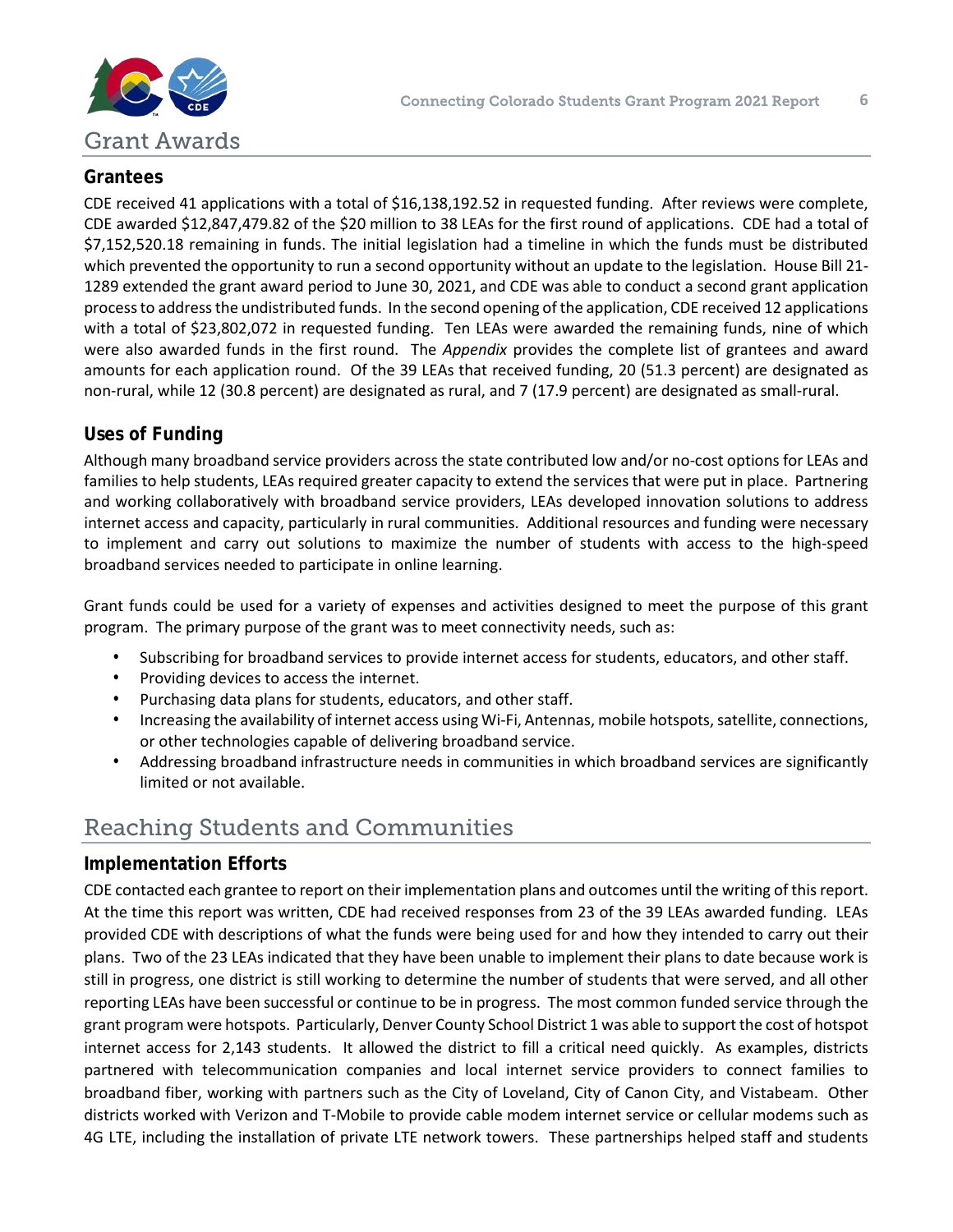<span id="page-6-0"></span>

"Providing hotspots through T-Mobile proved to be the best option for students that would otherwise not have access to reliable internet connection. Reaching students regardless of their address and/or family's ability, in turn, provides an equitable education for all." Alamosa RE-11J

access the internet at speeds they never could before. Several districts also used the funds to purchase capital equipment. As an example, Boulder Valley School District partnered with LiveWire to install FCC-approved microwave broadband antennas on all district school buildings.

#### **Students, Educators, and Staff Served**

The grant program has effectively served approximately 6,292 students and 392 staff according to the 23 LEAs that have reported outcomes at the writing of this report, bringing the unmet need down to approximately 24,549 students and 2,237 staff who may currently still lack

sufficient access to the internet.<sup>[6](#page-6-1)</sup> Of the 6,292 reported students who received internet access, 3,970 (63.10 percent) were from non-rural districts, with 1,720 (27.34 percent) students from rural regions and 602 (9.57 percent) students from small-rural regions. Regarding the 392 educators and staff who received internet access, 55 (14.03 percent) were from non-rural regions, with 145 (36.99 percent) from rural and 192 (48.98 percent) from small-rural regions. Table 2 presents a summary of the reported number of students, educators, and staff that have gained access to the internet because of this funding, whereas Table 3 illustrates the information by grantee.

|                            | <b>Non-Rural</b><br>(11 Grantees) | <b>Rural</b><br>(7 Grantees) | <b>Small-Rural</b><br>(5 Grantees) | <b>Total</b><br>(23 Grantees) |
|----------------------------|-----------------------------------|------------------------------|------------------------------------|-------------------------------|
| <b>Students</b>            | 3,970<br>(63.10 %)                | 1,720<br>(27.34 %)           | 602<br>(9.57%)                     | 6,292                         |
| <b>Educators and Staff</b> | 55<br>(14.03 %)                   | 145<br>(36.99%)              | 192<br>(48.98%)                    | 392                           |
| <b>Total</b>               | 4,025                             | 1,865                        | 794                                | 6,684                         |

**TABLE 2: Total Number of Students, Educators, and Staff Who Received Access to Internet**

<span id="page-6-1"></span><sup>6</sup> Colorado Department of Education and Colorado Education Initiative, 2020.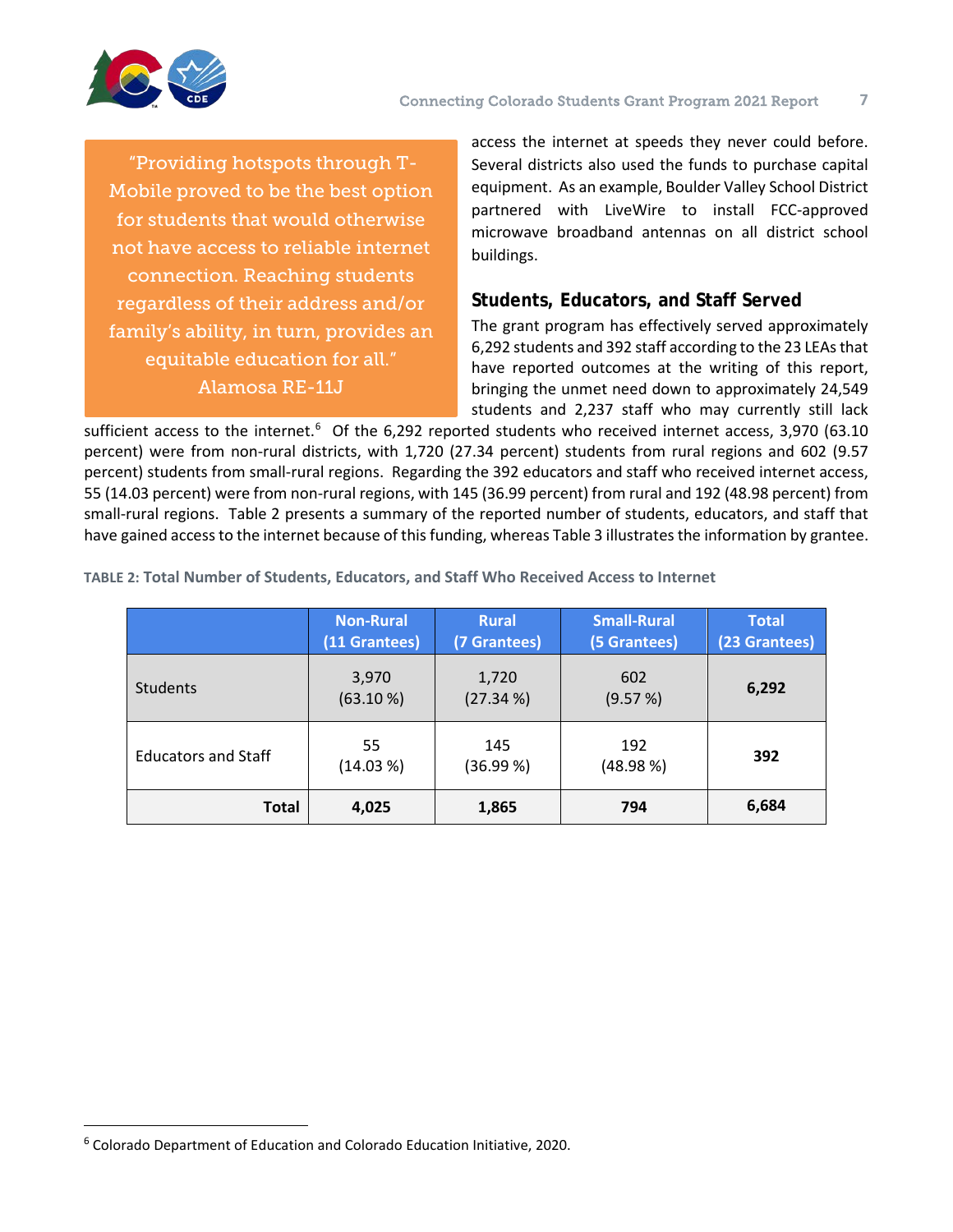

#### **TABLE 3: Number of Students, Educators, and Staff Who Received Access to Internet by Grantee**

| <b>Grantees</b><br>(Local Education Agency)                                               | <b>Rural or Small</b><br><b>Rural</b><br><b>Designation</b> | <b>Number of</b><br><b>Students Served</b> | <b>Number of</b><br><b>Educators and</b><br><b>Staff Served</b> |  |  |  |  |
|-------------------------------------------------------------------------------------------|-------------------------------------------------------------|--------------------------------------------|-----------------------------------------------------------------|--|--|--|--|
| Adams 12 Five Star Schools                                                                | Non-Rural                                                   | 247                                        |                                                                 |  |  |  |  |
| Alamosa RE-11J                                                                            | Rural                                                       | 20                                         |                                                                 |  |  |  |  |
| <b>Boulder Valley RE-2</b>                                                                | Non-Rural                                                   | 793                                        |                                                                 |  |  |  |  |
| Brush RE-2(J)                                                                             | Rural                                                       | 500                                        | 100                                                             |  |  |  |  |
| Byers 32J                                                                                 | Rural                                                       | 75                                         |                                                                 |  |  |  |  |
| Canon City RE-1                                                                           | Rural                                                       | 660                                        |                                                                 |  |  |  |  |
| Centennial R-1                                                                            | <b>Small Rural</b>                                          | 191                                        | 40                                                              |  |  |  |  |
| Denver County 1                                                                           | Non-Rural                                                   | 2,143                                      | --                                                              |  |  |  |  |
| Denver County 1 - Rocky Mountain Prep                                                     | Non-Rural                                                   | 230                                        | --                                                              |  |  |  |  |
| Eagle County RE 50                                                                        | Rural                                                       | 351                                        | 9                                                               |  |  |  |  |
| <b>Education ReEnvisioned BOCES</b>                                                       | Non-Rural                                                   | 62                                         |                                                                 |  |  |  |  |
| Harrison 2                                                                                | Non-Rural                                                   | 100                                        | 20                                                              |  |  |  |  |
| Huerfano RE-1                                                                             | <b>Small Rural</b>                                          | 8                                          | $\overline{2}$                                                  |  |  |  |  |
| Johnstown-Milliken RE-5J                                                                  | Rural                                                       | 39                                         | 36                                                              |  |  |  |  |
| Littleton 6                                                                               | Non-Rural                                                   | 195                                        | 5                                                               |  |  |  |  |
| Mapleton 1                                                                                | Non-Rural                                                   | 150                                        | 5                                                               |  |  |  |  |
| Moffat 2                                                                                  | <b>Small Rural</b>                                          | 80                                         | 20                                                              |  |  |  |  |
| North Park R-1                                                                            | <b>Small Rural</b>                                          | Unknown*                                   | 20                                                              |  |  |  |  |
| Pueblo City 60                                                                            | Non-Rural                                                   | 50                                         | 25                                                              |  |  |  |  |
| Roaring Fork RE-1                                                                         | Rural                                                       | 75                                         |                                                                 |  |  |  |  |
| South Routt RE-3                                                                          | <b>Small Rural</b>                                          | 323                                        | 110                                                             |  |  |  |  |
| St. Vrain Valley RE-1J                                                                    | Non-Rural                                                   | Unknown*                                   |                                                                 |  |  |  |  |
| Thompson R-2J                                                                             | Non-Rural                                                   | Unknown*                                   | Unknown*                                                        |  |  |  |  |
| <b>Total</b><br>6,292<br>392                                                              |                                                             |                                            |                                                                 |  |  |  |  |
| *Districts that reported unknown are still in the process of implementing their projects. |                                                             |                                            |                                                                 |  |  |  |  |

#### **Barriers with Implementation**

LEAs reported several barriers that were challenging and interfered with their planning and implementation. Barriers encountered include the following:

- Difficulties getting the devices or services to the students and families while school was remote.
- Families and/or students who were reluctant to request the services even if they qualified to receive them. Not all families wanted the services provided.
- Labor shortages both internal and external of districts. As examples, not enough staff at districts to distribute equipment quickly enough and low number of service providers for installation.
- More time was needed to implement and design infrastructures.
- Specific mobile telecommunications, cell phone coverage, working only in certain areas.
- Issues shipping to post office box addresses.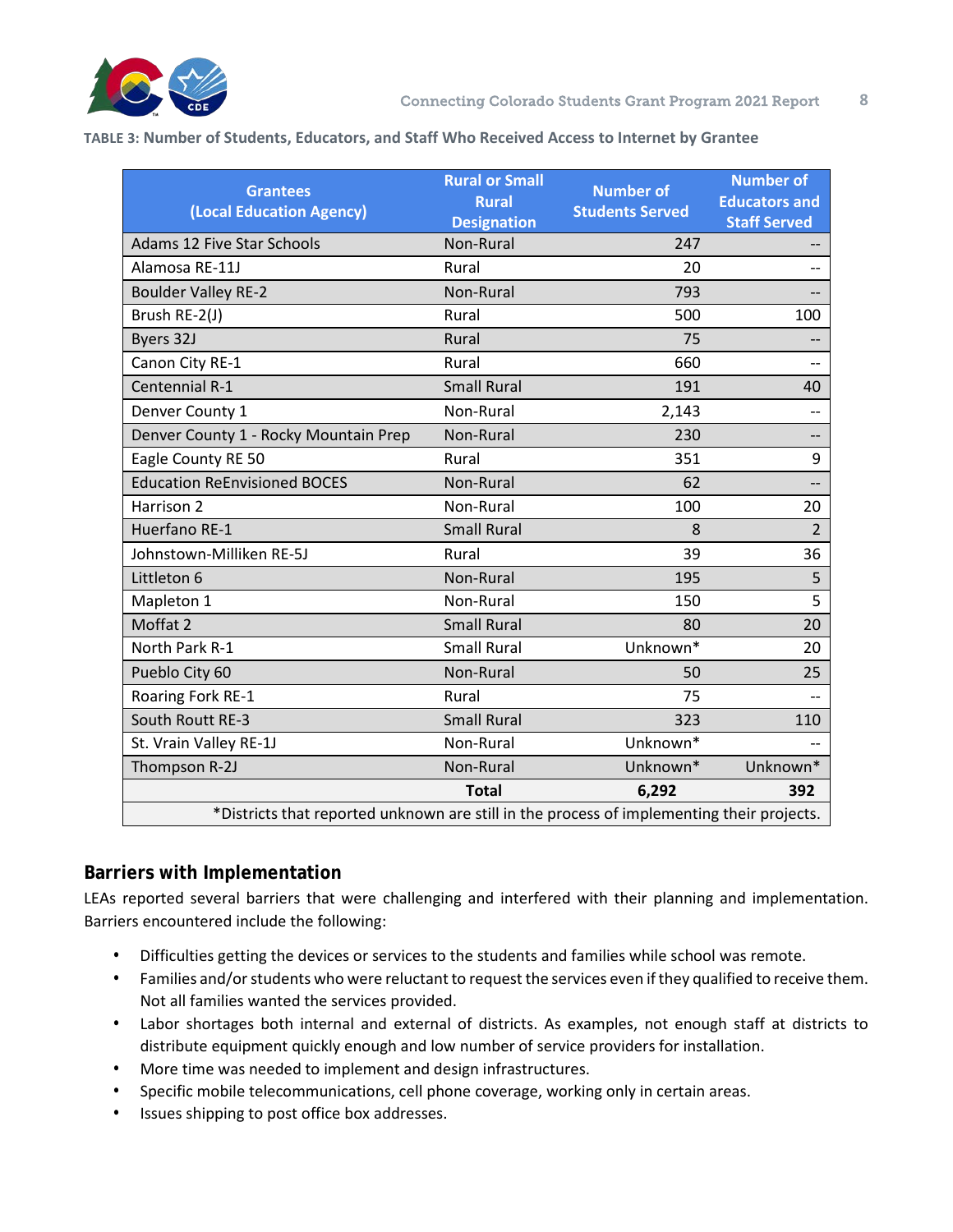<span id="page-8-0"></span>

- Challenges in providing hotspots to students on quarantine; students who were displaced; or students experiencing homelessness.
- Availability of the equipment needed to determine locations for new antenna installations.
- There are students and families who live off the grid and the internet companies were not able to install reliable internet. In some cases, the only option was to issue a hotspot. Further complicating the situation, in some areas, there were no companies in which their hotspots would work.
- Communication, both internal and external of districts. For example, it took longer than expected to hear from service providers regarding implementation status on installation projects. Also, it was challenging for districts to consistently reach all families regarding internet services given COVID-related mobility or contact information issues.
- Supply chain issues and disruptions.
- Limited number of devices available.
- The combination of a new grant program, federal funding, a novel programmatic/ownership approach, and a new partnership between two large government organizations created significant contractual complexities and took several months.

#### Outcomes

#### **Innovative Programs**

Overall, increased access to the internet funded through the CCSG provided LEAs with additional resources and tools to not only deliver remote instruction but also make learning as engaging as possible for all students. With the rapid adaptation to remote learning due to school closures and student quarantines, districts discovered many innovative solutions that helped alleviate barriers that contribute to learning opportunity loss. As some examples,

Google Classroom and Google Meet eased the transition to an online curriculum throughout the pandemic by being able to send assignments by email and use online messaging services. Denver County School District 1 utilized online Learning Management Systems (LMS) such as Schoology and SeeSaw to deliver curriculum to students, and in addition used the software in a way that teachers could interact with students online. Other technology was used by Johnstown-Milliken RE-5J, in which students were able to connect to online learning modules using programs such as Lexia and DreamBox, allowing them to collaborate with classmates more easily from a virtual setting. Furthermore, this funding made it possible for South

"Receiving this grant enabled access to a majority of our free and reduced population, while in parallel improving access to nearly 85% of our student and educator population." South Routt RE-3

Routt RE-3 to work in conjunction with outside stakeholders such as Colorado State University (CSU) by having students attend virtual classes offered by the university. These examples show how learning opportunities were expanded in ways that were previously not possible without the use of technology and increased speeds for broadband.

In addition, St. Vrain Valley Re-1J provided CDE a detailed account of their work and successes to increase internet access. Specifically, the district's project used a microwave transmission of internet signals that sends a Wi-Fi signal to homes. This innovative approach allowed internet access to students who live three miles from the nearest fiber connection without the need to trench additional fiber lines. The wireless mesh network provides internet access to homes to which fiber connectivity cannot be achieved, due to either physical or ownership barriers. As discovered, a free, city-wide, extremely high-speed wireless network for students is uncommon. This project was made possible not only because of the grant program, but also because the citizens of Longmont have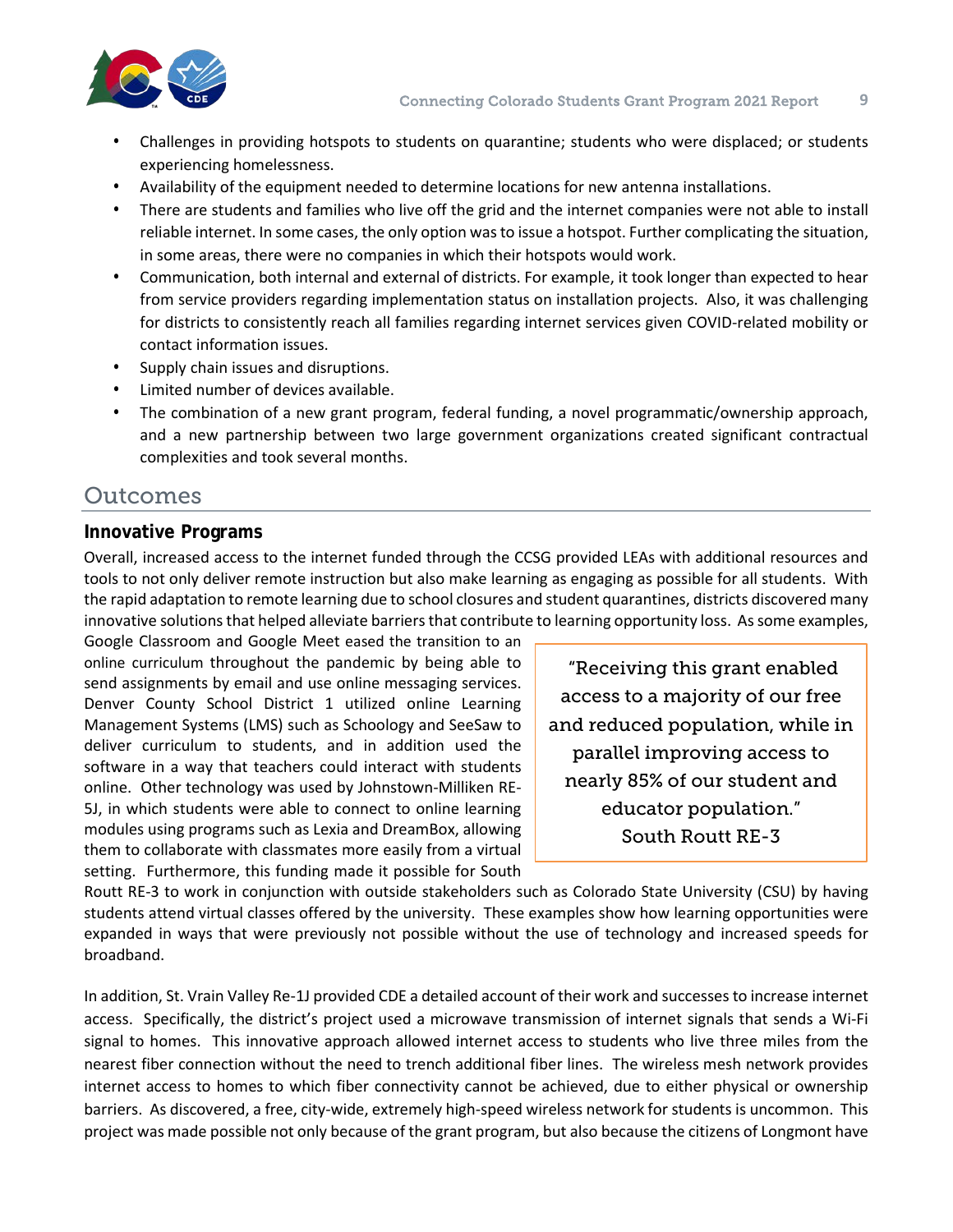<span id="page-9-0"></span>

invested in city-owned, not-for-profit high-speed broadband. As a result, the service is a public good, which has cultivated a greater spirit of partnership. Executives at NextLight (city broadband) and the school district have developed a deep working relationship that will now extend far beyond this project. Department-level staff have also made strong connections, allowing for quick and easy collaboration to find families internet access until the city-wide wireless network is complete. Instead of working in isolation, St. Vrain Valley and NextLight now see it as a shared vision to ensure that every student has access to high-speed internet, wherever they are and regardless of cost.

#### **Beyond Internet Access**

A key aim of the CCSG grant program was to focus on solutions that narrow the learning opportunity gap and prevent future learning impacts. One way to improve these outcomes was by providing access to the internet so that students were able to participate in learning. Through this funding, students in funded LEAs now have increased access to a critical resource that is consistent, reliable, and needed to engage in their education, regardless of any situation that may arise. As stated by one LEA, "it put everyone on an equal playing field," helping to prevent students from being excluded from schooling.

From educators' perspectives, this funding allowed teachers to be in constant contact with their students and it proved useful in helping monitor absenteeism of remote students. Moreover, for educators, it improved efficiency and flexibility in that staff were able to get work done and feel accomplished.

Also, schools were able to do more outreach within their communities, especially to families in outlying areas. Littleton 6, for example, used their school-based family outreach specialists to help identify families without connectivity. At a time when many families did not know what to do or how to respond, providing automatic resources and tools to access the internet came as a relief.

#### **Future Recommendations**

Though a simple solution, distributing hotspots matched many districts' internet connectivity needs. While trying to explore microwave internet or other creative solutions, hotspots provided the best service with the easiest implementation process for most districts. However, due to hotspots short-term usage and low bandwidth, it was recommended that a long-term internet service provider for connectivity be further explored.

## Conclusion

Removing barriers that contribute to learning opportunity loss has not been easy. Now that more LEAs have resources to support remote learning in place, allowing students to catch up on lost learning opportunities is equally important. This grant program was critical to help mitigate inequities involved with home internet service, not only for the future of students' learning but also for the future technological infrastructure of schools and communities. This grant made it possible for LEAs to address broadband infrastructure needs within buildings and neighborhoods, increase the availability of hotspots, antennas, and provide quality service so that all students could continue to engage in their learning despite the disruptions brought on by the pandemic. CDE will continue to track the projects, implementation efforts, and outcomes of LEAs for future reporting.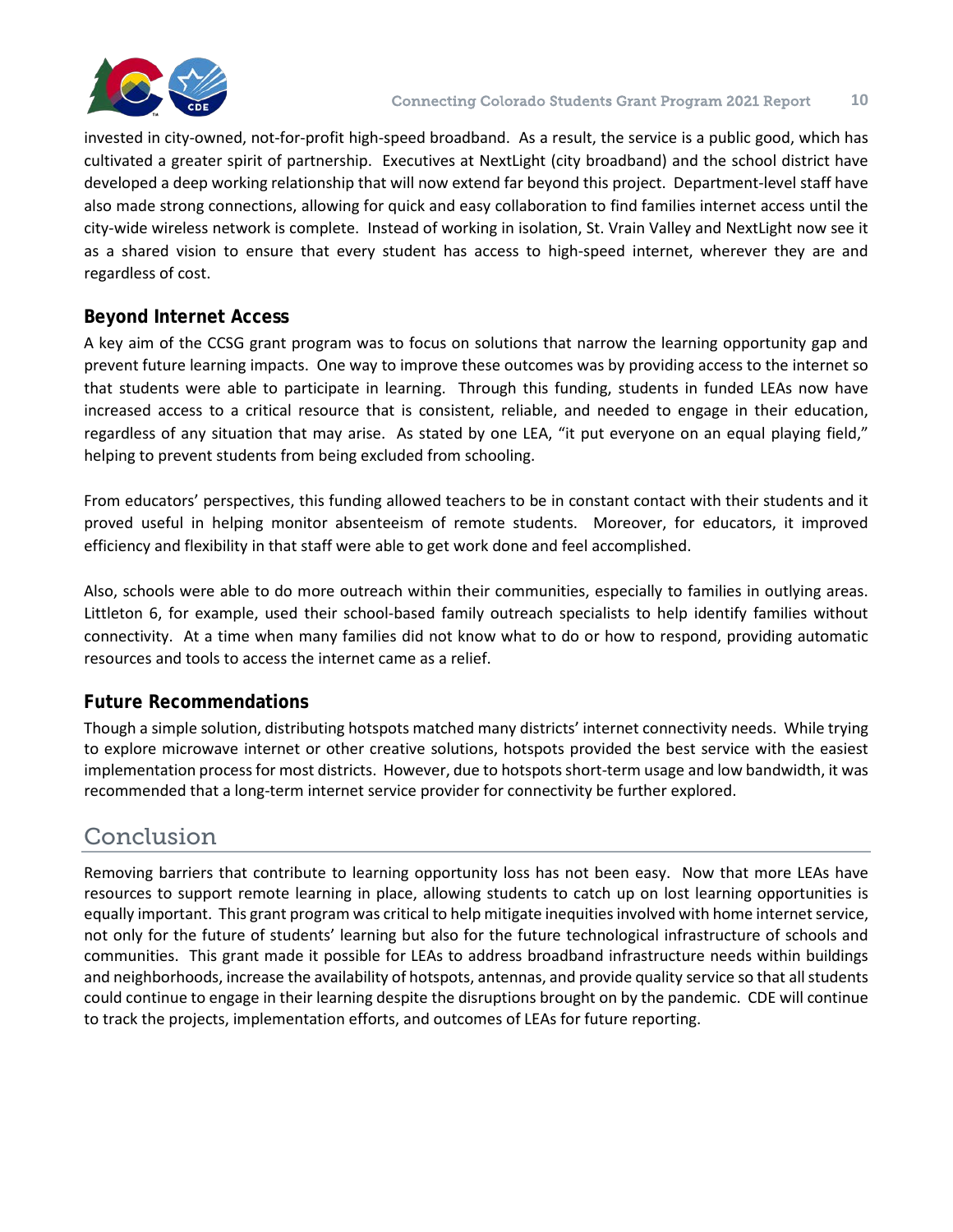<span id="page-10-0"></span>

## Appendix

#### **Connecting Colorado Students Grant (CCSG) Awards 2021-2022**

Colorado House Bill 20B-1001 appropriated \$20 million from the general fund to award grants through the Connecting Colorado Students Grant program to increase access to broadband services for students, educators, and other staff who lacked stable, reliable internet access for online learning. Eligible applicants that received this grant are using the funds to meet the internet access needs as described in the table below.

| <b>Grantees</b><br>(Local<br><b>Education</b><br>Agency) | <b>Rural or</b><br><b>Small Rural</b><br><b>Designation</b> | <b>Grant Award</b><br><b>Amount</b><br><b>Round One</b> | <b>Grant Award</b><br><b>Amount</b><br><b>Round Two</b> | <b>Use of Funds</b><br><b>Round One</b>                                                                                | <b>Use of Funds</b><br><b>Round Two</b> |
|----------------------------------------------------------|-------------------------------------------------------------|---------------------------------------------------------|---------------------------------------------------------|------------------------------------------------------------------------------------------------------------------------|-----------------------------------------|
| Adams 12 Five                                            | Non-Rural                                                   | \$189,036                                               |                                                         | LEA to provide 1,050 internet                                                                                          |                                         |
| <b>Star Schools</b>                                      |                                                             |                                                         |                                                         | hotspots for families in need.                                                                                         |                                         |
| <b>Adams County</b>                                      | Non-Rural                                                   | \$49,998.60                                             |                                                         | LEA to provide 247 internet                                                                                            |                                         |
| 14                                                       |                                                             |                                                         |                                                         | hotspots and Internet Essentials to                                                                                    |                                         |
|                                                          |                                                             |                                                         |                                                         | families for the next year.                                                                                            |                                         |
| Adams-                                                   | Non-Rural                                                   | \$15,840                                                |                                                         | LEA to provide 66 internet hotspots                                                                                    |                                         |
| Arapahoe 28J                                             |                                                             |                                                         |                                                         | to students in need, for the                                                                                           |                                         |
|                                                          |                                                             |                                                         |                                                         | duration of the 2021-22 school                                                                                         |                                         |
|                                                          |                                                             |                                                         |                                                         | year.                                                                                                                  |                                         |
| Alamosa RE-<br>11J                                       | Rural                                                       | \$123,230                                               |                                                         | LEA to purchase data plans for<br>families in need, providing<br>connectivity through hotspots with<br>unlimited data. |                                         |
| Bayfield 10 JT-                                          | Rural                                                       | \$328,000                                               |                                                         | LEA to establish five towers across                                                                                    |                                         |
| R                                                        |                                                             |                                                         |                                                         | the community to provide                                                                                               |                                         |
|                                                          |                                                             |                                                         |                                                         | broadband access to the                                                                                                |                                         |
|                                                          |                                                             |                                                         |                                                         | community.                                                                                                             |                                         |
| <b>Boulder Valley</b>                                    | Non-Rural                                                   | \$1,037,000                                             | \$98,794.44                                             | LEA to expand the LiveWire project                                                                                     | LEA to provide 513 wireless             |
| $RE-2$                                                   |                                                             |                                                         |                                                         | by purchasing 160 radio antennas                                                                                       | hotspots as well as 65 Comcast          |
|                                                          |                                                             |                                                         |                                                         | to serve 27 schools and community                                                                                      | Essentials subscriptions.               |
|                                                          |                                                             |                                                         |                                                         | sites. LEA to provide 1,000                                                                                            |                                         |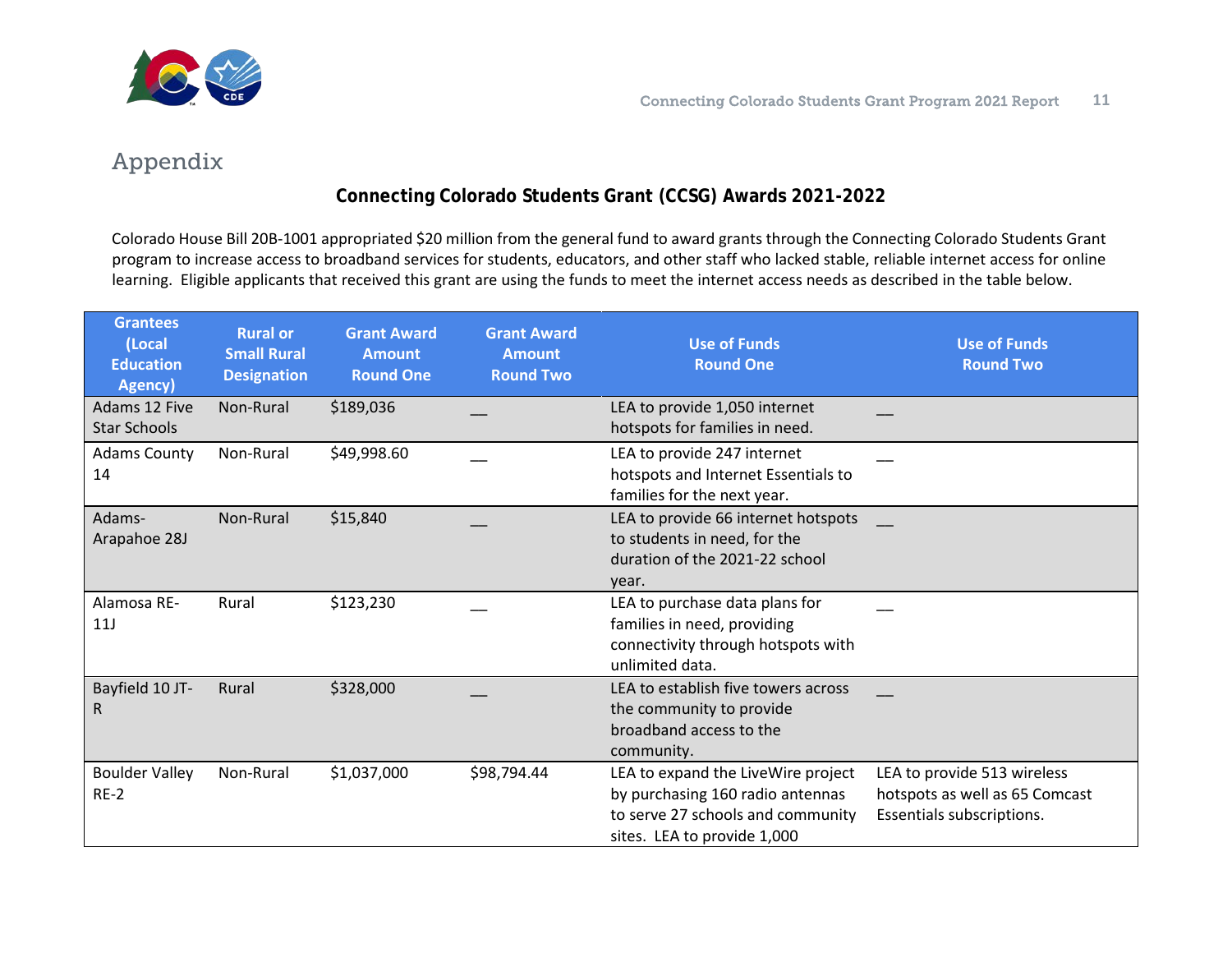

| <b>Grantees</b><br>(Local<br><b>Education</b><br>Agency) | <b>Rural or</b><br><b>Small Rural</b><br><b>Designation</b> | <b>Grant Award</b><br><b>Amount</b><br><b>Round One</b> | <b>Grant Award</b><br><b>Amount</b><br><b>Round Two</b> | <b>Use of Funds</b><br><b>Round One</b>                                                                                                                                                                                                                                              | <b>Use of Funds</b><br><b>Round Two</b>                                                                                                     |
|----------------------------------------------------------|-------------------------------------------------------------|---------------------------------------------------------|---------------------------------------------------------|--------------------------------------------------------------------------------------------------------------------------------------------------------------------------------------------------------------------------------------------------------------------------------------|---------------------------------------------------------------------------------------------------------------------------------------------|
|                                                          |                                                             |                                                         |                                                         | students and staff with home<br>antennas.                                                                                                                                                                                                                                            |                                                                                                                                             |
| Brush RE-2(J)                                            | Rural                                                       | \$584,997                                               |                                                         | LEA to create a private LTE network<br>for over 700 students and staff.                                                                                                                                                                                                              |                                                                                                                                             |
| Byers 32J                                                | Rural                                                       | \$15,900                                                |                                                         | LEA to provide 55 internet hotspots<br>and access points to families in<br>need.                                                                                                                                                                                                     |                                                                                                                                             |
| Canon City RE-<br>1                                      | Rural                                                       | \$300,000                                               | \$284,873.87                                            | LEA to provide 300 hotspots and<br>internet services, and support<br>infrastructure development of Wi-fi<br>and radio towers.                                                                                                                                                        | LEA to provide 650 total in-home<br>wireless hardware packages, and<br>300 unlimited hotspots. LEA to<br>expand infrastructure development. |
| Centennial R-1                                           | <b>Small Rural</b>                                          | \$1,500,000                                             | \$1,352,249.40                                          | LEA to support infrastructure<br>development by establishing<br>towers with wireless access points,<br>located at central points within the<br>community/district, providing<br>reliable internet access to students<br>and staff at established learning<br>centers and residences. | Same as round one.                                                                                                                          |
| Center 26 JT                                             | <b>Small Rural</b>                                          | \$150,000                                               | \$1,059,802.93                                          | LEA to support infrastructure<br>development to three housing<br>complexes in need, running fiber<br>optic cable to each housing unit.<br>LEA to provide fiber or media<br>converters and cover monthly<br>internet costs.                                                           |                                                                                                                                             |
| <b>Charter School</b><br>Institute                       | Non-Rural                                                   | \$20,000                                                | \$90,145.45                                             | LEA to purchase 5-10 internet<br>hotspots. LEA to help pay internet<br>service charges for students and<br>staff in need.                                                                                                                                                            |                                                                                                                                             |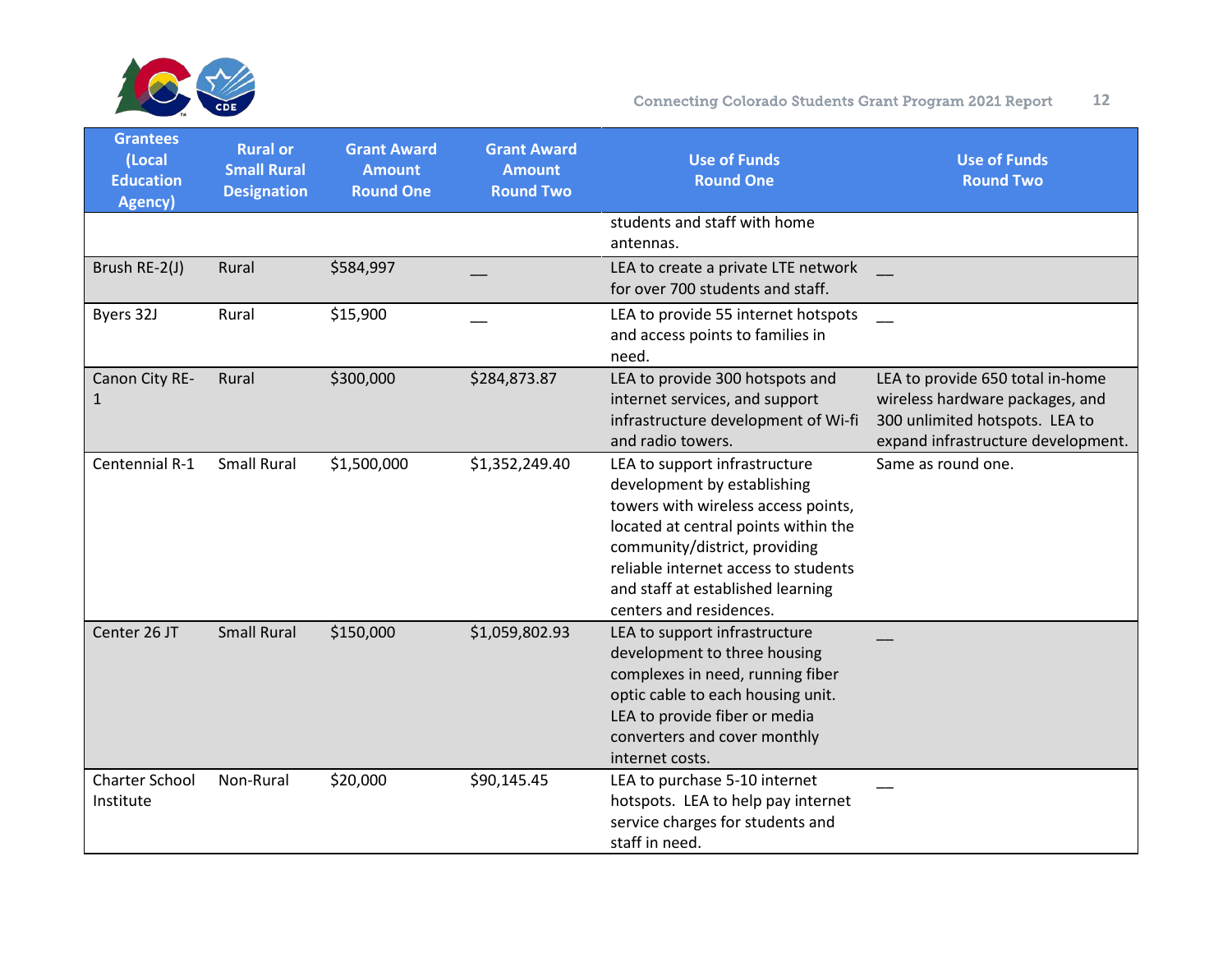

| <b>Grantees</b><br>(Local<br><b>Education</b><br>Agency) | <b>Rural or</b><br><b>Small Rural</b><br><b>Designation</b> | <b>Grant Award</b><br><b>Amount</b><br><b>Round One</b> | <b>Grant Award</b><br><b>Amount</b><br><b>Round Two</b> | <b>Use of Funds</b><br><b>Round One</b>                                                                                                          | <b>Use of Funds</b><br><b>Round Two</b>                  |
|----------------------------------------------------------|-------------------------------------------------------------|---------------------------------------------------------|---------------------------------------------------------|--------------------------------------------------------------------------------------------------------------------------------------------------|----------------------------------------------------------|
| Cherry Creek 5                                           | Non-Rural                                                   | \$49,980                                                |                                                         | LEA to provide internet service to<br>238 students and staff in need, for<br>the duration of 6 months.                                           |                                                          |
| Colorado<br>Springs 11                                   | Non-Rural                                                   | \$199,956                                               |                                                         | LEA to provide 877 codes and<br>internet hotspots to students and<br>staff, through December 2021.                                               |                                                          |
| <b>Denver County</b><br>1                                | Non-Rural                                                   | \$320,400                                               | \$172,547.02                                            | LEA to provide 5,211 internet<br>hotspots to students in need, for<br>the duration of one year.                                                  | LEA to equip 3,000 devices with<br>unlimited data plans. |
| <b>Denver County</b><br>1- Rocky<br><b>Mountain Prep</b> | Non-Rural                                                   | \$34,560                                                |                                                         | LEA to provide 154 internet<br>hotspots to students in need, for<br>the duration of the 2021-22 school<br>year.                                  |                                                          |
| Eagle County<br><b>RE 50</b>                             | Rural                                                       | \$48,000                                                |                                                         | LEA to provide 500 internet<br>hotspots, through the end of the<br>year school.                                                                  |                                                          |
| <b>East Central</b><br><b>BOCES</b>                      | Non-Rural                                                   |                                                         | \$526,185.48                                            |                                                                                                                                                  |                                                          |
| Education<br>ReEnvisioned<br><b>BOCES</b>                | Non-Rural                                                   | \$44,880                                                |                                                         | LEA to provide 102 internet<br>hotspots to students in need.                                                                                     |                                                          |
| Elizabeth<br><b>School District</b>                      | Rural                                                       | \$19,204.80                                             |                                                         | LEA to provide 40 data plans of<br>cellular service to students and<br>staff, through January 2022.                                              |                                                          |
| Englewood 1                                              | Non-Rural                                                   | \$128,646                                               |                                                         | LEA to extend the internet service<br>and broadcast the internal Wi-fi<br>network outwardly within a 1-3-<br>mile radius of the school building. |                                                          |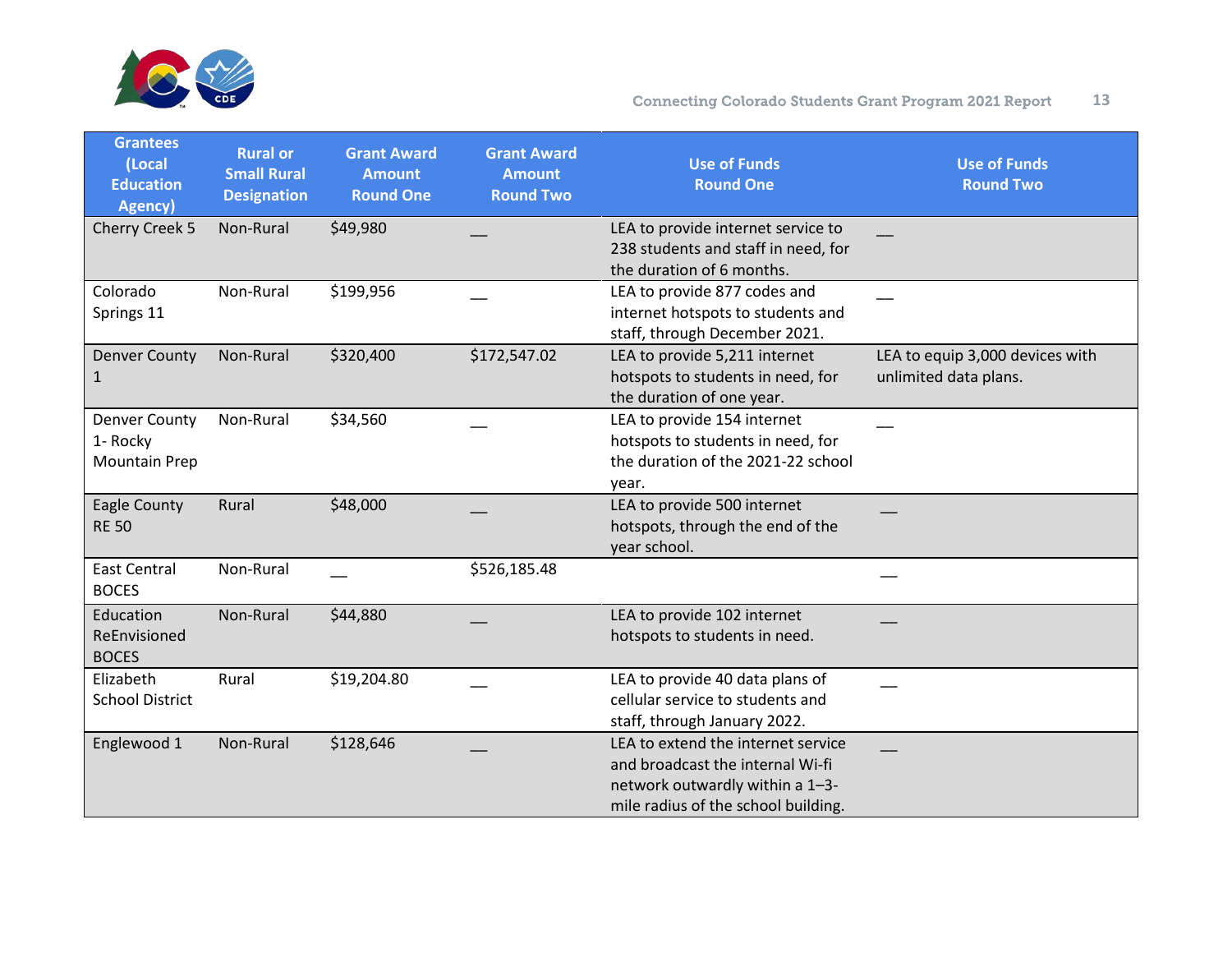

| <b>Grantees</b><br>(Local<br><b>Education</b><br><b>Agency</b> ) | <b>Rural or</b><br><b>Small Rural</b><br><b>Designation</b> | <b>Grant Award</b><br><b>Amount</b><br><b>Round One</b> | <b>Grant Award</b><br><b>Amount</b><br><b>Round Two</b> | <b>Use of Funds</b><br><b>Round One</b>                                                                                                                                                               | <b>Use of Funds</b><br><b>Round Two</b> |
|------------------------------------------------------------------|-------------------------------------------------------------|---------------------------------------------------------|---------------------------------------------------------|-------------------------------------------------------------------------------------------------------------------------------------------------------------------------------------------------------|-----------------------------------------|
| Harrison 2 -<br>James Irwin<br>Charter<br>Schools                | Non-Rural                                                   | \$36,000                                                |                                                         | LEA to provide 200 internet<br>hotspots to students, for the<br>duration of 12 months.                                                                                                                |                                         |
| Harrison 2                                                       | Non-Rural                                                   | \$72,000                                                |                                                         | LEA to provide 400 internet<br>hotspots with unlimited data, to<br>families with 3 or more students,<br>for a period of one year.                                                                     |                                         |
| Huerfano RE-1                                                    | <b>Small Rural</b>                                          | \$66,597                                                |                                                         | LEA to provide 100 Verizon<br>JetPacks connectivity/data plans,<br>and 10 HUGHESNet installation and<br>data plans, to support students and<br>staff in remote areas for the<br>duration of one year. |                                         |
| Johnstown-<br>Milliken RE-5J                                     | Rural                                                       | \$40,000                                                |                                                         | LEA to provide 85 internet<br>hotspots, and support<br>infrastructure development to<br>install outdoor wireless access<br>points at school district buildings.                                       |                                         |
| Littleton 6                                                      | Non-Rural                                                   | \$48,000                                                |                                                         | LEA to provide 200 internet<br>hotspots to families in need.                                                                                                                                          |                                         |
| Mapleton 1                                                       | Non-Rural                                                   | \$80,000                                                |                                                         | LEA to provide 333 internet<br>hotspots for the district's schools<br>and administration building.                                                                                                    |                                         |
| Moffat 2                                                         | <b>Small Rural</b>                                          | \$112,750                                               |                                                         | LEA to improve access to<br>electricity, upgrade hardware and<br>wiring to support internet access<br>for 146 students and staff for the<br>remainder of the school year.                             |                                         |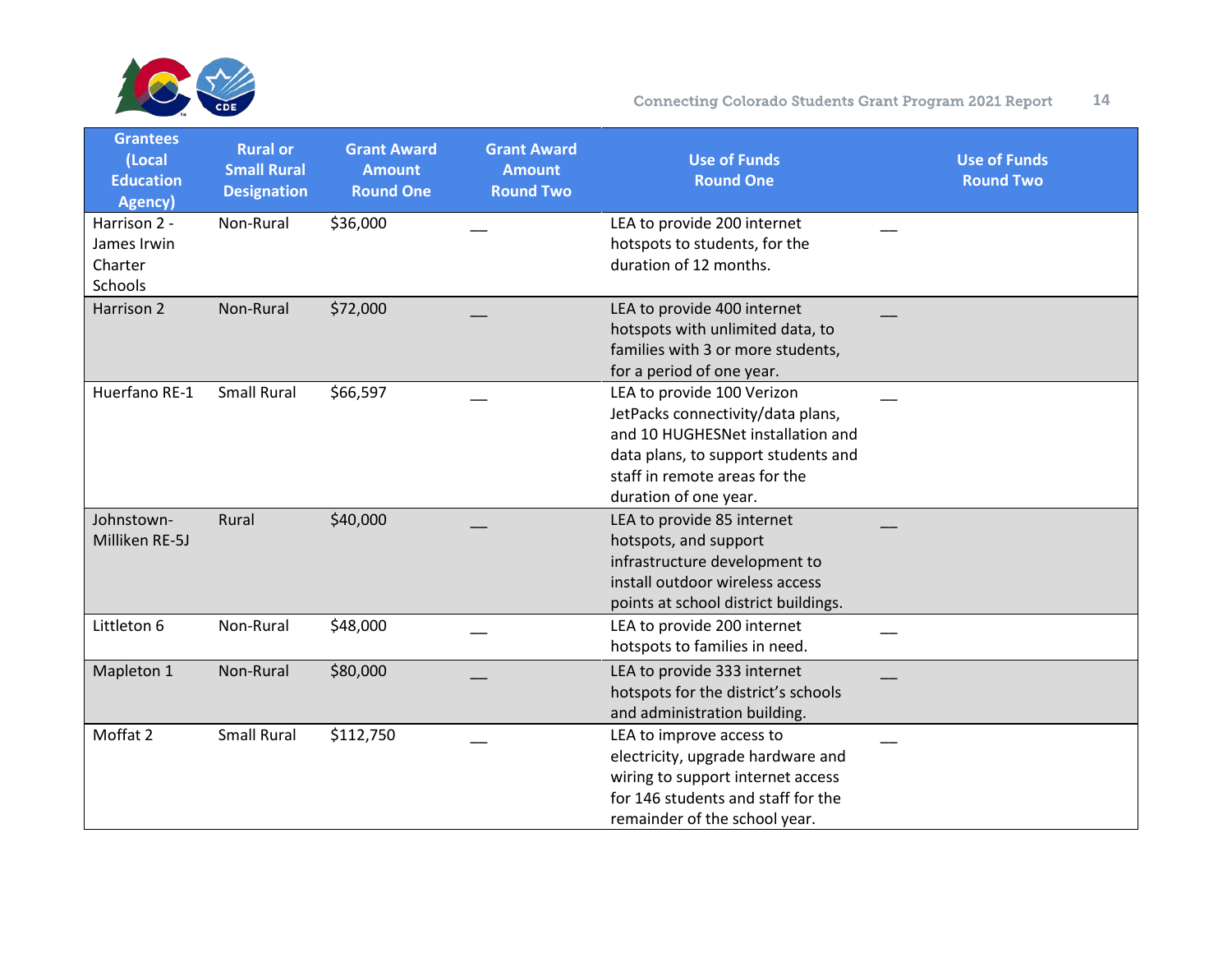

| <b>Grantees</b><br>(Local<br><b>Education</b><br>Agency) | <b>Rural or</b><br><b>Small Rural</b><br><b>Designation</b> | <b>Grant Award</b><br><b>Amount</b><br><b>Round One</b> | <b>Grant Award</b><br><b>Amount</b><br><b>Round Two</b> | <b>Use of Funds</b><br><b>Round One</b>                                                                                                                                                                                                                                   | <b>Use of Funds</b><br><b>Round Two</b> |
|----------------------------------------------------------|-------------------------------------------------------------|---------------------------------------------------------|---------------------------------------------------------|---------------------------------------------------------------------------------------------------------------------------------------------------------------------------------------------------------------------------------------------------------------------------|-----------------------------------------|
| Montezuma-<br>Cortez RE-1                                | Rural                                                       | \$139,800                                               |                                                         | LEA to provide 300 hotspots with<br>unlimited internet, increase the<br>span of service on current hotspots<br>to 12 months, and purchase 100<br>Verizon JetPacks to support Ute<br>Mountain Ute families. Services<br>will be provided for the duration of<br>12 months. |                                         |
| Montrose<br>County RE-1J                                 | Rural                                                       | \$1,481,000                                             |                                                         | LEA to provide 20 internet<br>hotspots, and support families both<br>within internet zones (390 families)<br>and extended zones (370 families)<br>in installing and connecting home<br>internet.                                                                          |                                         |
| North Park R-1                                           | <b>Small Rural</b>                                          | \$20,000                                                |                                                         | LEA to provide 50 staff and<br>students with high quality internet<br>access and hotspots, for the<br>remainder of the school year.                                                                                                                                       |                                         |
| Norwood R2-JT                                            | <b>Small Rural</b>                                          | \$129,540                                               |                                                         | LEA to provide internet services to<br>61 students and staff. LEA to<br>support infrastructure<br>development by extending fiber<br>connections and installing a tower,<br>to provide wireless service to<br>unreached areas of the<br>community.                         |                                         |
| Poudre R-1                                               | Non-Rural                                                   | \$140,160                                               |                                                         | LEA to provide internet service to<br>292 students in need.                                                                                                                                                                                                               |                                         |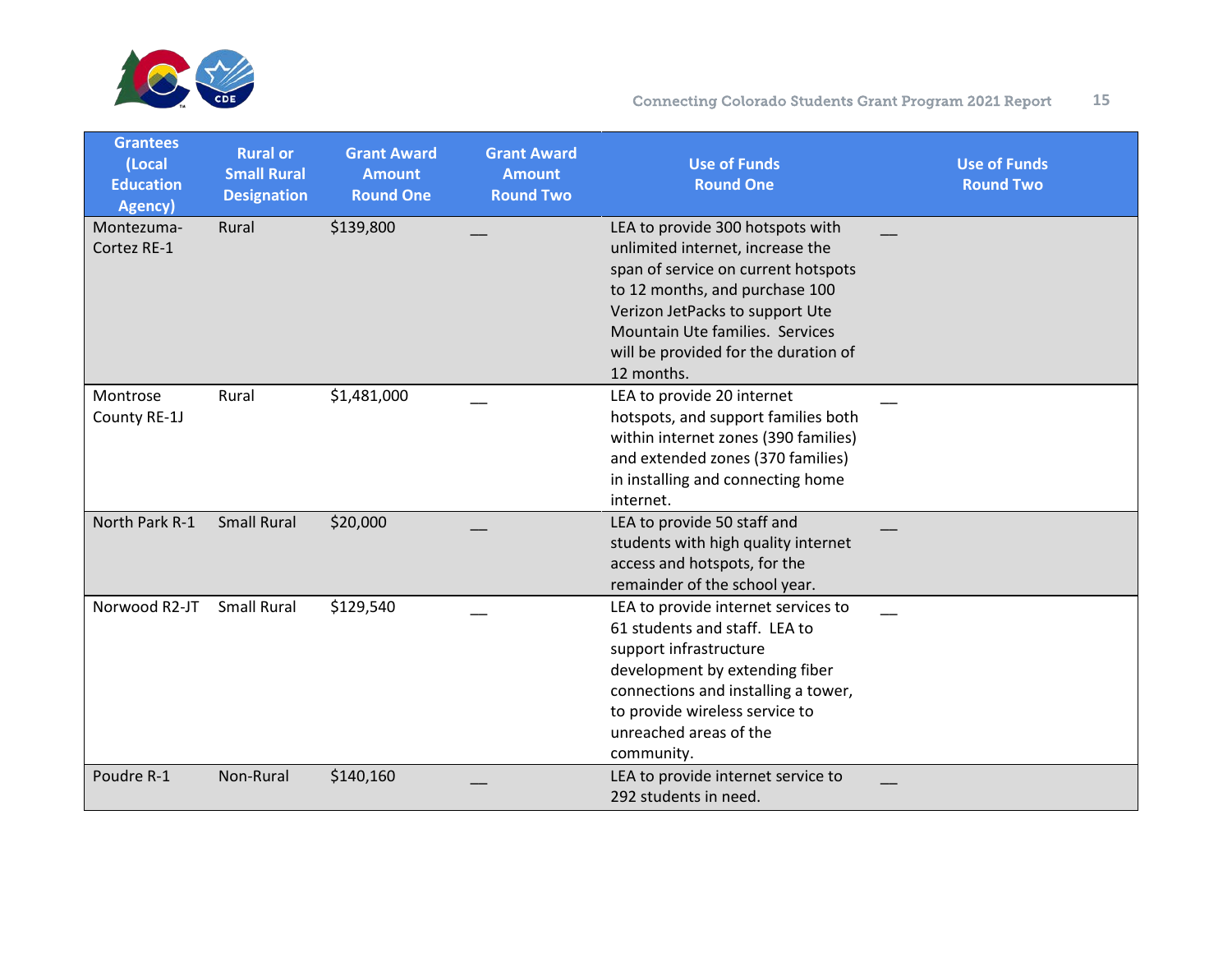

| <b>Grantees</b><br>(Local<br><b>Education</b><br><b>Agency</b> ) | <b>Rural or</b><br><b>Small Rural</b><br><b>Designation</b> | <b>Grant Award</b><br><b>Amount</b><br><b>Round One</b> | <b>Grant Award</b><br><b>Amount</b><br><b>Round Two</b> | <b>Use of Funds</b><br><b>Round One</b>                                                                                                                                                                                                                  | <b>Use of Funds</b><br><b>Round Two</b>                                                                                                                                                                                                                                                                                                                  |
|------------------------------------------------------------------|-------------------------------------------------------------|---------------------------------------------------------|---------------------------------------------------------|----------------------------------------------------------------------------------------------------------------------------------------------------------------------------------------------------------------------------------------------------------|----------------------------------------------------------------------------------------------------------------------------------------------------------------------------------------------------------------------------------------------------------------------------------------------------------------------------------------------------------|
| Pueblo City 60                                                   | Non-Rural                                                   | \$85,798.42                                             |                                                         | LEA to provide 200 internet<br>hotspots for students and staff, for<br>the duration of one year.                                                                                                                                                         |                                                                                                                                                                                                                                                                                                                                                          |
| <b>Roaring Fork</b><br>$RE-1$                                    | Rural                                                       | \$250,000                                               | \$75,725.97                                             | LEA to install 43 radios across four<br>communities, allowing for SIM<br>enabled devices to be installed in<br>homes, providing Wi-Fi network.                                                                                                           | LEA to install 12 power supplies for<br>CBRS radios, allowing for<br>uninterrupted stable radio<br>connection. LEA to equip 200<br>devices with CBRS in-home<br>connections.                                                                                                                                                                             |
| Salida R-32                                                      | Rural                                                       | \$13,500                                                |                                                         | LEA to install outside wireless<br>access points at the Elementary<br>and Middle school, providing<br>internet access to students outside<br>school facilities.                                                                                          |                                                                                                                                                                                                                                                                                                                                                          |
| South Routt<br>$RE-3$                                            | <b>Small Rural</b>                                          | \$2,905,406                                             | \$2,941,764.49                                          | LEA will partner with provider to<br>support infrastructure<br>development, installing broadband<br>fiber to 1192 homes in the<br>communities of Oak Creek,<br>Phippsburg and Yampa.                                                                     | LEA to expand infrastructure<br>development, connecting 450<br>homes to a symmetrical Gigabit<br>broadband network.                                                                                                                                                                                                                                      |
| St. Vrain Valley<br>$RE-1J$                                      | Non-Rural                                                   | \$1,330,300                                             | \$550,430.42                                            | LEA to partner with provider to<br>expand the network, reactivating<br>decommissioned mesh network<br>and running fiber optic cable. The<br>active network will provide<br>students and staff high-speed,<br>password-protected, internet<br>connection. | LEA to provide 3,000 units of<br>technology (like a hotspot), 333<br>monthly broadband service fee<br>waivers, and wireless high-speed<br>connectivity for students in the Del<br>Camino mobile home community.<br>The LEA and NextLight will partner<br>to provide community outreach<br>events promoting awareness of<br>broadband services available. |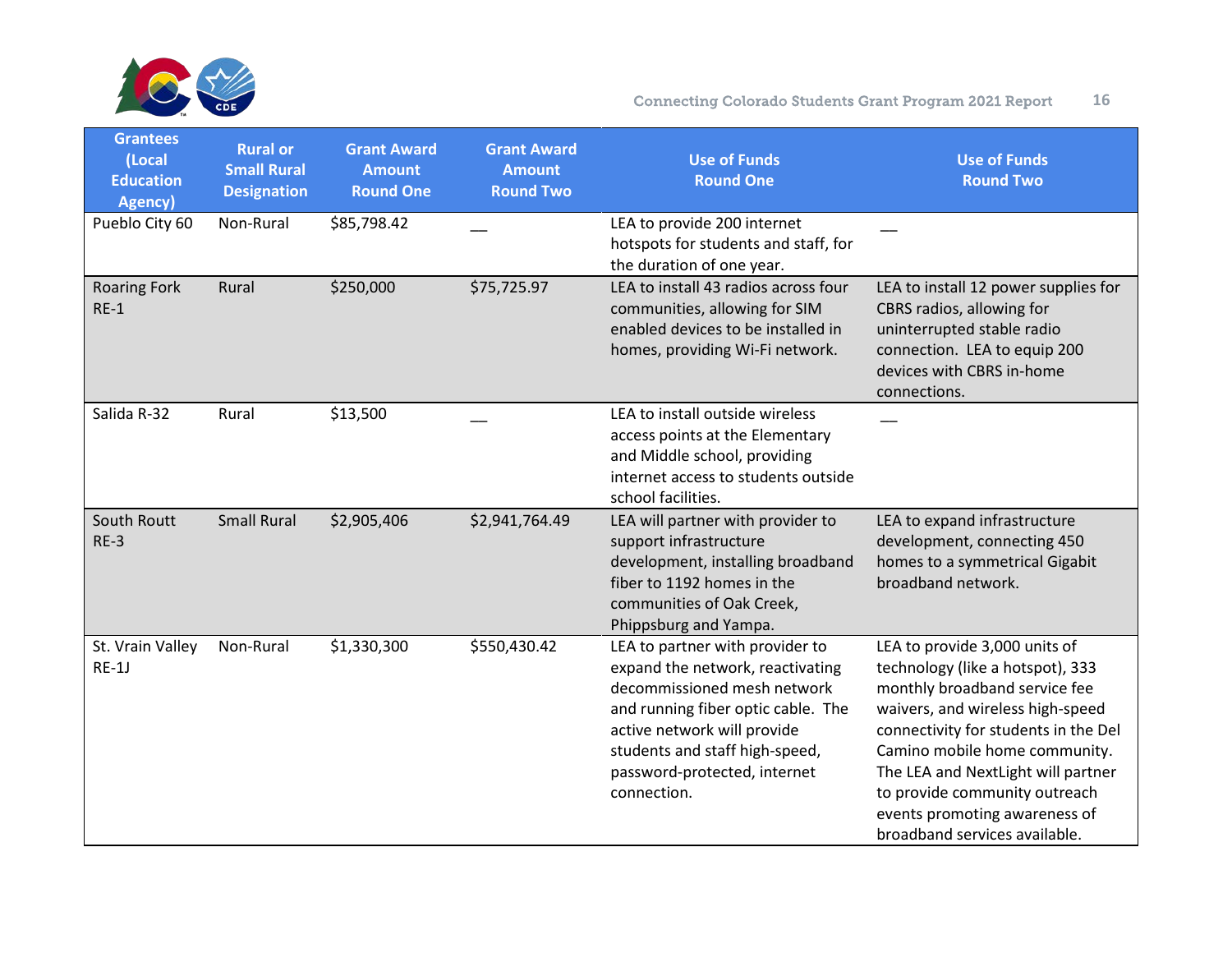

| <b>Grantees</b><br>(Local<br><b>Education</b><br>Agency) | <b>Rural or</b><br><b>Small Rural</b><br><b>Designation</b> | <b>Grant Award</b><br><b>Amount</b><br><b>Round One</b> | <b>Grant Award</b><br><b>Amount</b><br><b>Round Two</b> | <b>Use of Funds</b><br><b>Round One</b> | <b>Use of Funds</b><br><b>Round Two</b> |
|----------------------------------------------------------|-------------------------------------------------------------|---------------------------------------------------------|---------------------------------------------------------|-----------------------------------------|-----------------------------------------|
| Thompson R-2J                                            | Non-Rural                                                   | \$737,000                                               |                                                         | LEA to support infrastructure           |                                         |
|                                                          |                                                             |                                                         |                                                         | building in the areas of Lago Vista     |                                         |
|                                                          |                                                             |                                                         |                                                         | Mobile Home Park and Drake, CO.         |                                         |
|                                                          |                                                             |                                                         |                                                         | LEA to run cable for the 370 mobile     |                                         |
|                                                          |                                                             |                                                         |                                                         | home units in Lago Vista Mobile         |                                         |
|                                                          |                                                             |                                                         |                                                         | Home Park, and install cables and       |                                         |
|                                                          |                                                             |                                                         |                                                         | short-range wireless transponders       |                                         |
|                                                          |                                                             |                                                         |                                                         | for students in Drake, CO.              |                                         |
|                                                          | <b>Totals</b>                                               | \$12,847,479.82                                         | \$7,152,519.47                                          |                                         |                                         |